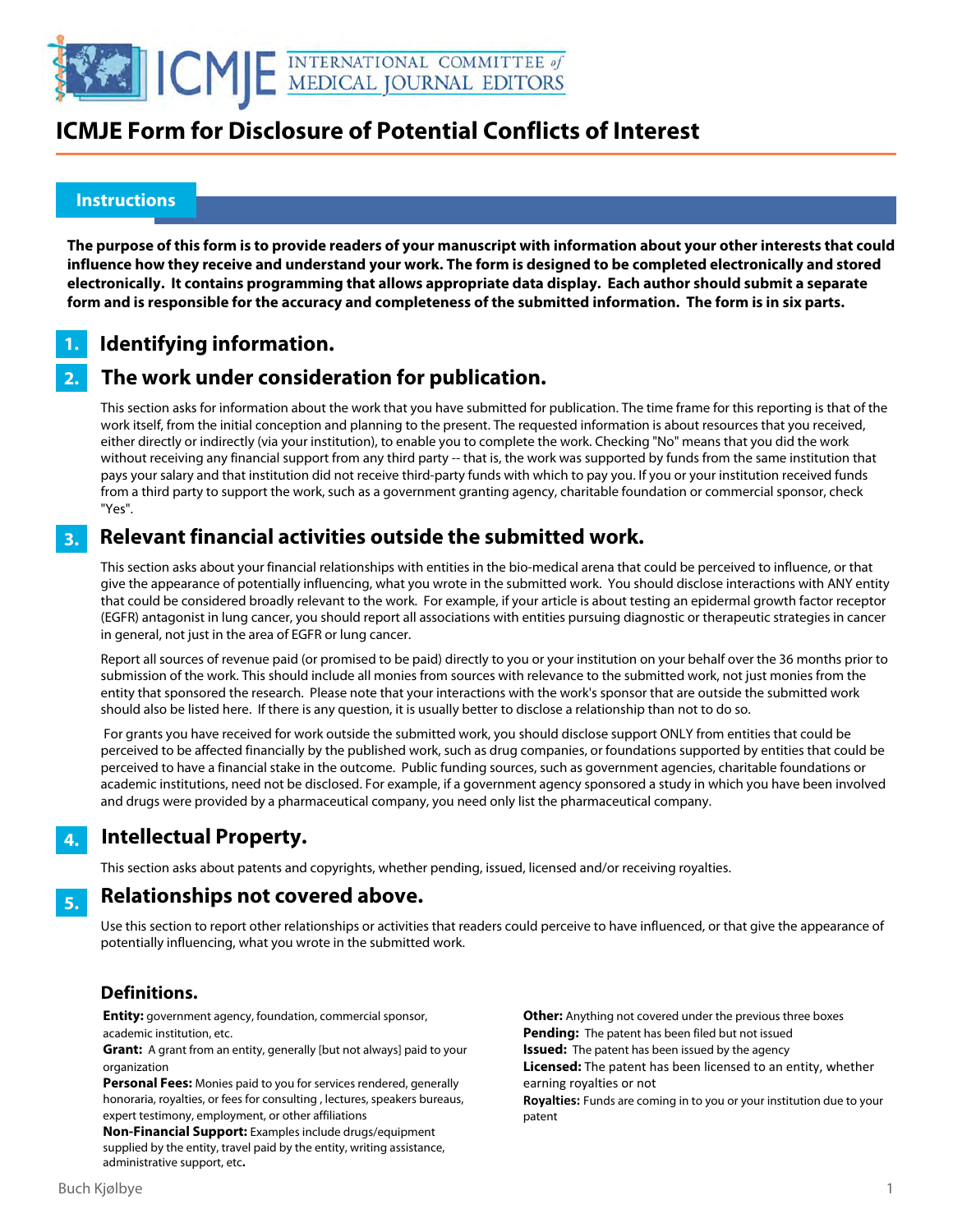

| <b>Section 1.</b>                     | <b>Identifying Information</b>                    |                                        |                         |
|---------------------------------------|---------------------------------------------------|----------------------------------------|-------------------------|
| 1. Given Name (First Name)<br>Camilla |                                                   | 2. Surname (Last Name)<br>Buch Kjølbye | 3. Date<br>10-June-2017 |
|                                       | 4. Are you the corresponding author?              | Yes<br>No                              |                         |
| 5. Manuscript Title                   | Motor function tests for 0-2 year old children    |                                        |                         |
|                                       | 6. Manuscript Identifying Number (if you know it) |                                        |                         |

## **The Work Under Consideration for Publication**

Did you or your institution **at any time** receive payment or services from a third party (government, commercial, private foundation, etc.) for any aspect of the submitted work (including but not limited to grants, data monitoring board, study design, manuscript preparation, statistical analysis, etc.)?

Are there any relevant conflicts of interest?  $\Box$  Yes  $\Box$  No

## **Rection 3.** Relevant financial activities outside the submitted work.

Place a check in the appropriate boxes in the table to indicate whether you have financial relationships (regardless of amount of compensation) with entities as described in the instructions. Use one line for each entity; add as many lines as you need by clicking the "Add +" box. You should report relationships that were **present during the 36 months prior to publication**.

Are there any relevant conflicts of interest?  $\Box$  Yes  $\Box$  No

## **Intellectual Property -- Patents & Copyrights**

Do you have any patents, whether planned, pending or issued, broadly relevant to the work?  $\vert \ \vert$  Yes  $\vert \ \vert$  No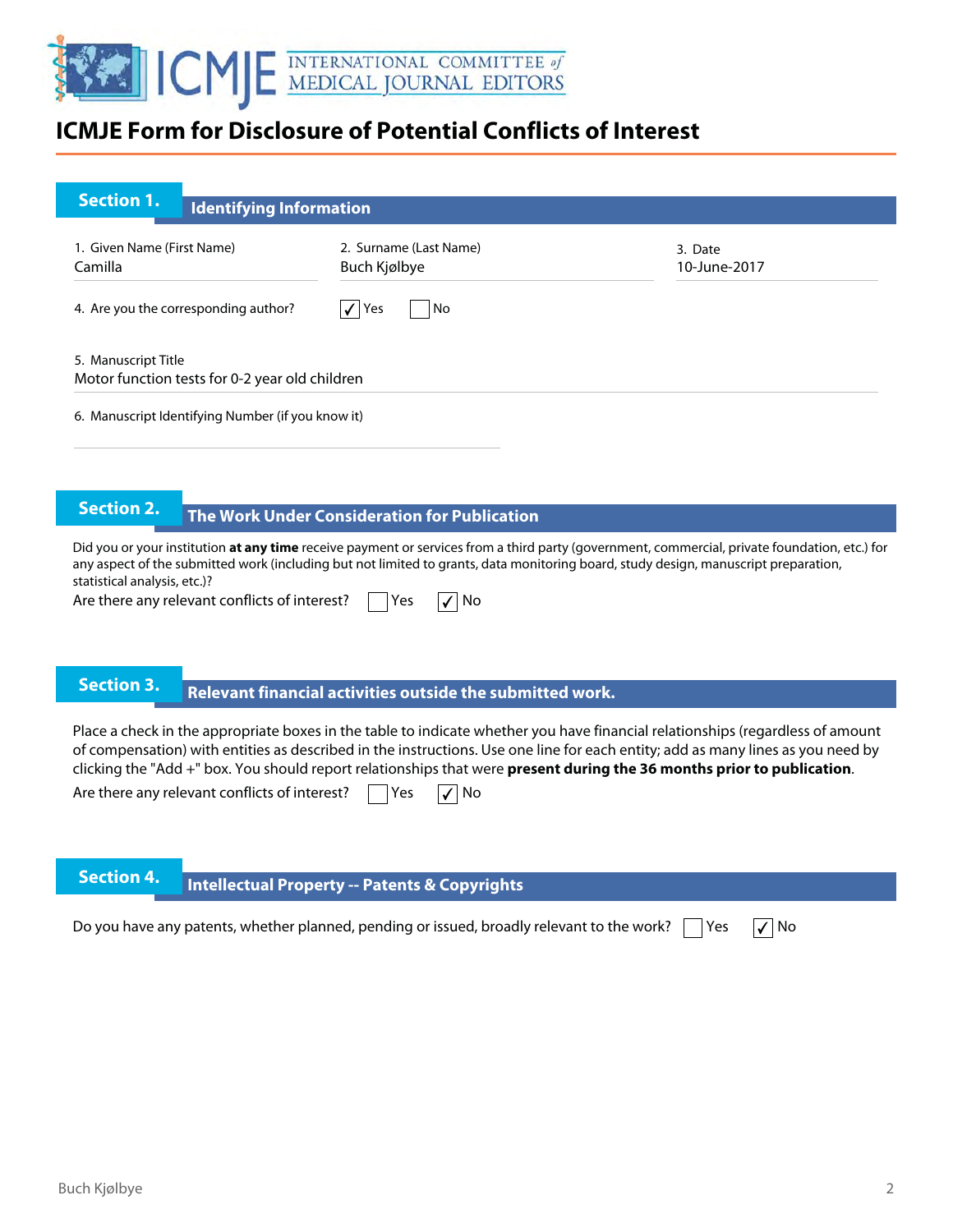

### **Section 5.** Relationships not covered above

Are there other relationships or activities that readers could perceive to have influenced, or that give the appearance of potentially influencing, what you wrote in the submitted work?

Yes, the following relationships/conditions/circumstances are present (explain below):

 $\sqrt{\sqrt{}}$  No other relationships/conditions/circumstances that present a potential conflict of interest

At the time of manuscript acceptance, journals will ask authors to confirm and, if necessary, update their disclosure statements. On occasion, journals may ask authors to disclose further information about reported relationships.

### **Section 6. Disclosure Statement**

Based on the above disclosures, this form will automatically generate a disclosure statement, which will appear in the box below.

Dr. Buch Kjølbye has nothing to disclose.

### **Evaluation and Feedback**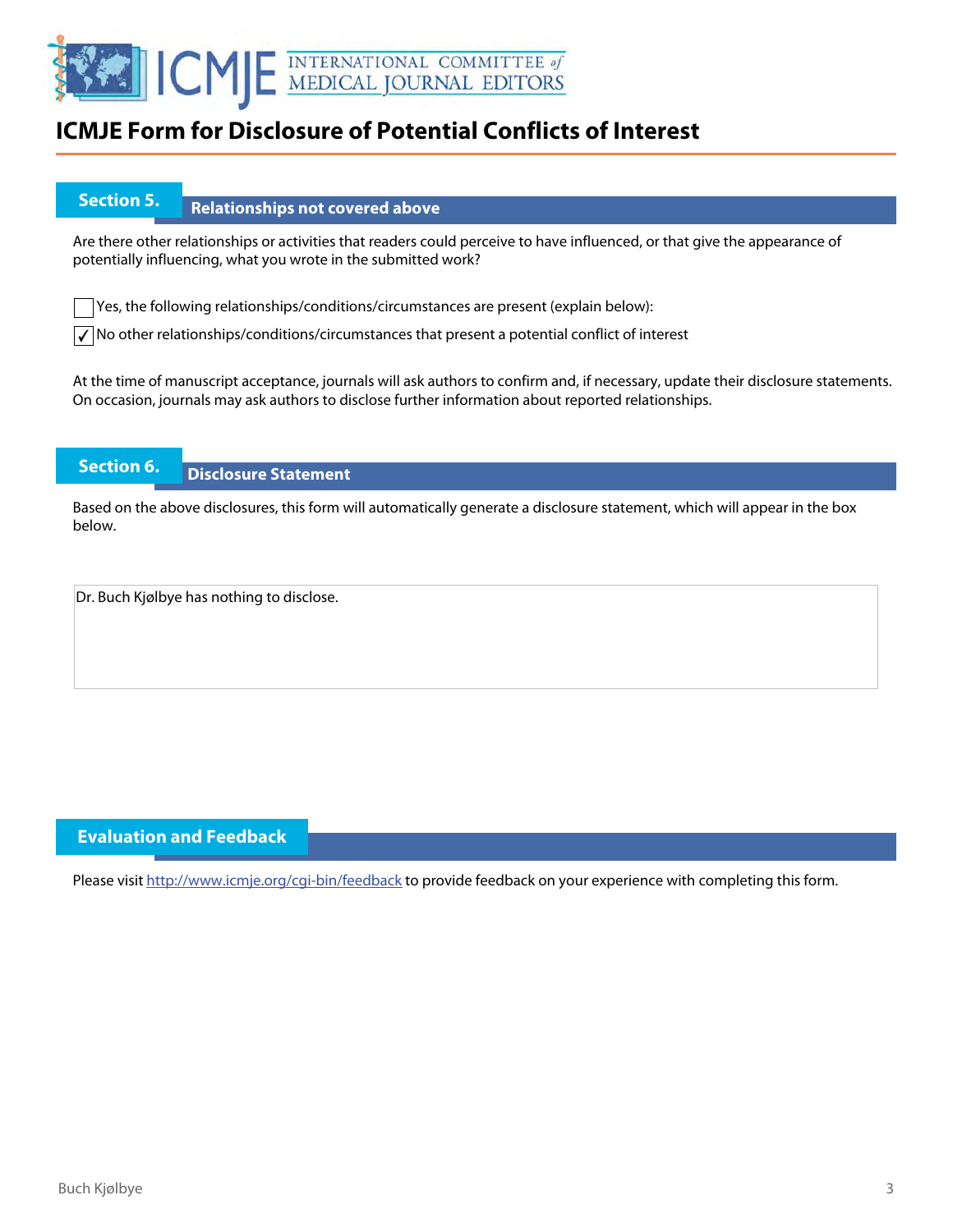

#### **Instructions**

**The purpose of this form is to provide readers of your manuscript with information about your other interests that could influence how they receive and understand your work. The form is designed to be completed electronically and stored electronically. It contains programming that allows appropriate data display. Each author should submit a separate form and is responsible for the accuracy and completeness of the submitted information. The form is in six parts.** 

#### **Identifying information. 1.**

#### **The work under consideration for publication. 2.**

This section asks for information about the work that you have submitted for publication. The time frame for this reporting is that of the work itself, from the initial conception and planning to the present. The requested information is about resources that you received, either directly or indirectly (via your institution), to enable you to complete the work. Checking "No" means that you did the work without receiving any financial support from any third party -- that is, the work was supported by funds from the same institution that pays your salary and that institution did not receive third-party funds with which to pay you. If you or your institution received funds from a third party to support the work, such as a government granting agency, charitable foundation or commercial sponsor, check "Yes".

#### **Relevant financial activities outside the submitted work. 3.**

This section asks about your financial relationships with entities in the bio-medical arena that could be perceived to influence, or that give the appearance of potentially influencing, what you wrote in the submitted work. You should disclose interactions with ANY entity that could be considered broadly relevant to the work. For example, if your article is about testing an epidermal growth factor receptor (EGFR) antagonist in lung cancer, you should report all associations with entities pursuing diagnostic or therapeutic strategies in cancer in general, not just in the area of EGFR or lung cancer.

Report all sources of revenue paid (or promised to be paid) directly to you or your institution on your behalf over the 36 months prior to submission of the work. This should include all monies from sources with relevance to the submitted work, not just monies from the entity that sponsored the research. Please note that your interactions with the work's sponsor that are outside the submitted work should also be listed here. If there is any question, it is usually better to disclose a relationship than not to do so.

 For grants you have received for work outside the submitted work, you should disclose support ONLY from entities that could be perceived to be affected financially by the published work, such as drug companies, or foundations supported by entities that could be perceived to have a financial stake in the outcome. Public funding sources, such as government agencies, charitable foundations or academic institutions, need not be disclosed. For example, if a government agency sponsored a study in which you have been involved and drugs were provided by a pharmaceutical company, you need only list the pharmaceutical company.

#### **Intellectual Property. 4.**

This section asks about patents and copyrights, whether pending, issued, licensed and/or receiving royalties.

#### **Relationships not covered above. 5.**

Use this section to report other relationships or activities that readers could perceive to have influenced, or that give the appearance of potentially influencing, what you wrote in the submitted work.

### **Definitions.**

**Entity:** government agency, foundation, commercial sponsor, academic institution, etc.

**Grant:** A grant from an entity, generally [but not always] paid to your organization

**Personal Fees:** Monies paid to you for services rendered, generally honoraria, royalties, or fees for consulting , lectures, speakers bureaus, expert testimony, employment, or other affiliations

**Non-Financial Support:** Examples include drugs/equipment supplied by the entity, travel paid by the entity, writing assistance, administrative support, etc**.**

**Other:** Anything not covered under the previous three boxes **Pending:** The patent has been filed but not issued **Issued:** The patent has been issued by the agency **Licensed:** The patent has been licensed to an entity, whether earning royalties or not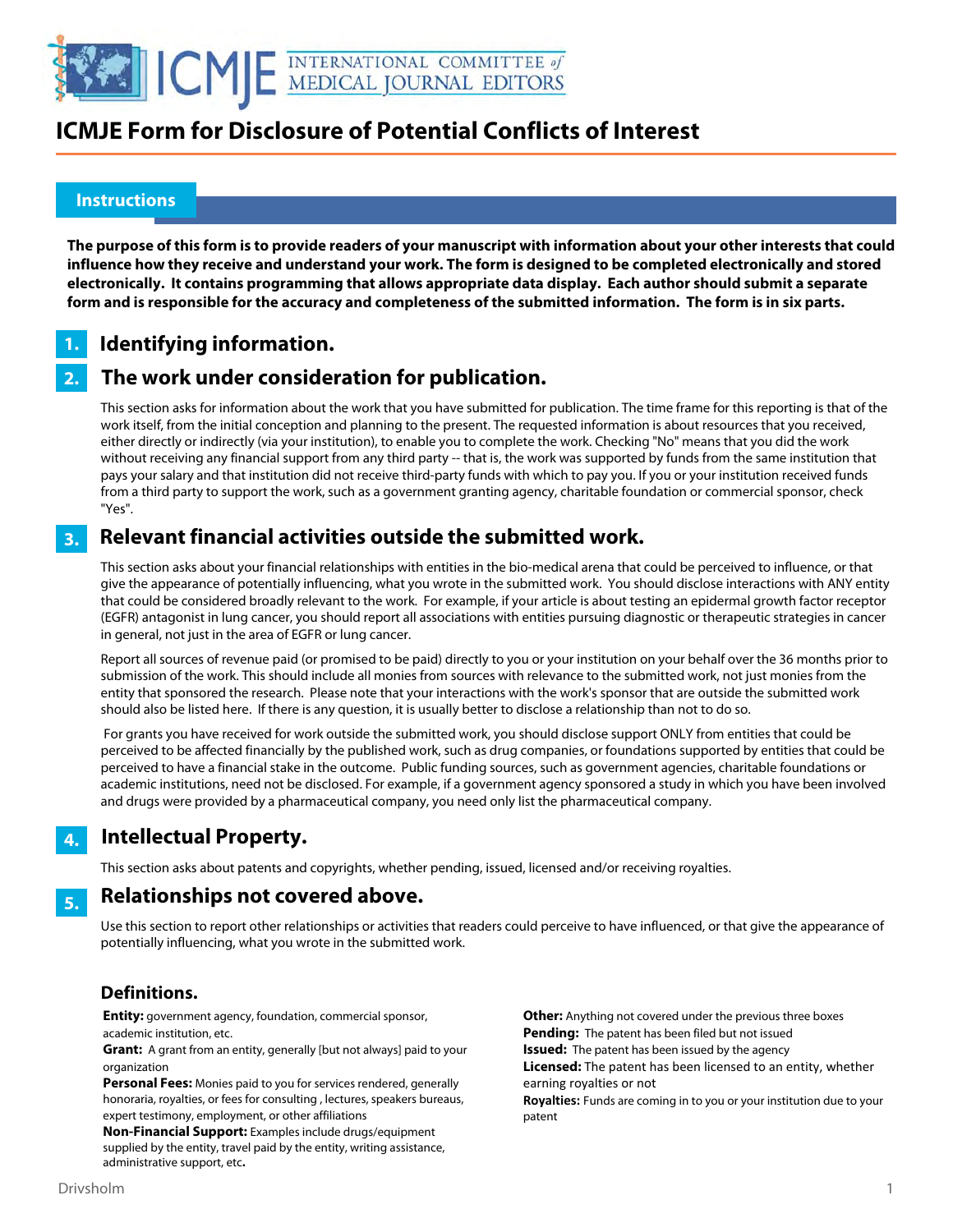

| <b>Section 1.</b>                       | <b>Identifying Information</b>                      |                                     |                                                                                                                                                                                                                                                                                      |
|-----------------------------------------|-----------------------------------------------------|-------------------------------------|--------------------------------------------------------------------------------------------------------------------------------------------------------------------------------------------------------------------------------------------------------------------------------------|
| 1. Given Name (First Name)<br>Thomas Bo |                                                     | 2. Surname (Last Name)<br>Drivsholm | 3. Date<br>13-June-2017                                                                                                                                                                                                                                                              |
| 4. Are you the corresponding author?    |                                                     | $\sqrt{ N_{0}}$<br>Yes              | Corresponding Author's Name<br>Camilla Buch Kiølbye                                                                                                                                                                                                                                  |
| 5. Manuscript Title                     | delay in the background population                  |                                     | Motor function tests for 0-2 year old children - A systematic review of validated tests for identifying motor development                                                                                                                                                            |
|                                         | 6. Manuscript Identifying Number (if you know it)   |                                     |                                                                                                                                                                                                                                                                                      |
|                                         |                                                     |                                     |                                                                                                                                                                                                                                                                                      |
|                                         |                                                     |                                     |                                                                                                                                                                                                                                                                                      |
| <b>Section 2.</b>                       | <b>The Work Under Consideration for Publication</b> |                                     |                                                                                                                                                                                                                                                                                      |
| statistical analysis, etc.)?            |                                                     |                                     | Did you or your institution at any time receive payment or services from a third party (government, commercial, private foundation, etc.) for<br>any aspect of the submitted work (including but not limited to grants, data monitoring board, study design, manuscript preparation, |
|                                         | Are there any relevant conflicts of interest?       | Yes                                 | $\sqrt{ NQ}$                                                                                                                                                                                                                                                                         |
|                                         |                                                     |                                     |                                                                                                                                                                                                                                                                                      |
|                                         |                                                     |                                     |                                                                                                                                                                                                                                                                                      |
| <b>Section 3.</b>                       |                                                     |                                     | Relevant financial activities outside the submitted work.                                                                                                                                                                                                                            |

Place a check in the appropriate boxes in the table to indicate whether you have financial relationships (regardless of amount of compensation) with entities as described in the instructions. Use one line for each entity; add as many lines as you need by clicking the "Add +" box. You should report relationships that were **present during the 36 months prior to publication**.

| Are there any relevant conflicts of interest? | Yes | $\sqrt{ }$ No |  |
|-----------------------------------------------|-----|---------------|--|
|-----------------------------------------------|-----|---------------|--|

## **Intellectual Property -- Patents & Copyrights**

Do you have any patents, whether planned, pending or issued, broadly relevant to the work?  $\Box$  Yes  $\Box$  No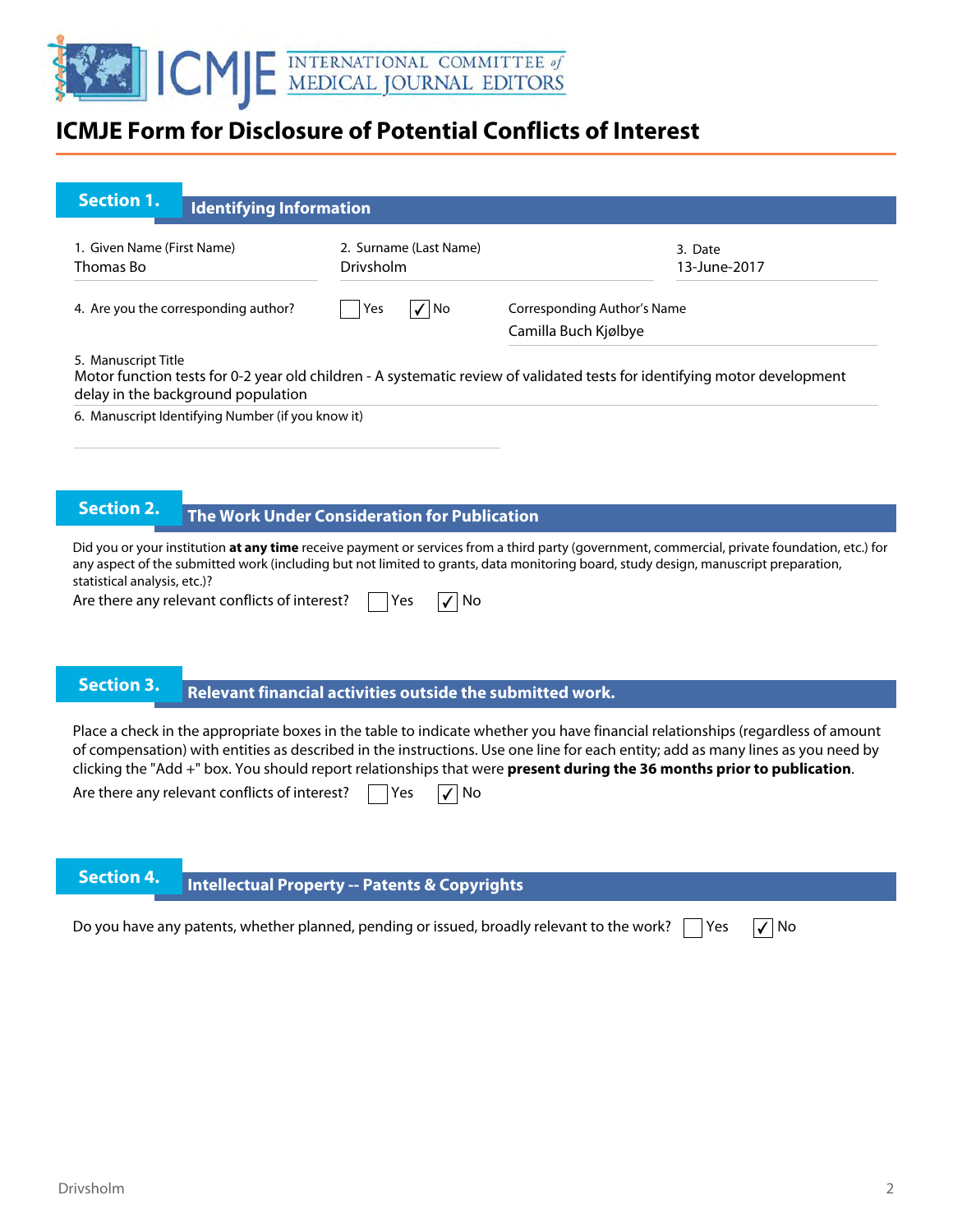

### **Section 5.** Relationships not covered above

Are there other relationships or activities that readers could perceive to have influenced, or that give the appearance of potentially influencing, what you wrote in the submitted work?

Yes, the following relationships/conditions/circumstances are present (explain below):

 $\sqrt{\ }$  No other relationships/conditions/circumstances that present a potential conflict of interest

At the time of manuscript acceptance, journals will ask authors to confirm and, if necessary, update their disclosure statements. On occasion, journals may ask authors to disclose further information about reported relationships.

### **Section 6. Disclosure Statement**

Based on the above disclosures, this form will automatically generate a disclosure statement, which will appear in the box below.

Dr. Drivsholm has nothing to disclose.

### **Evaluation and Feedback**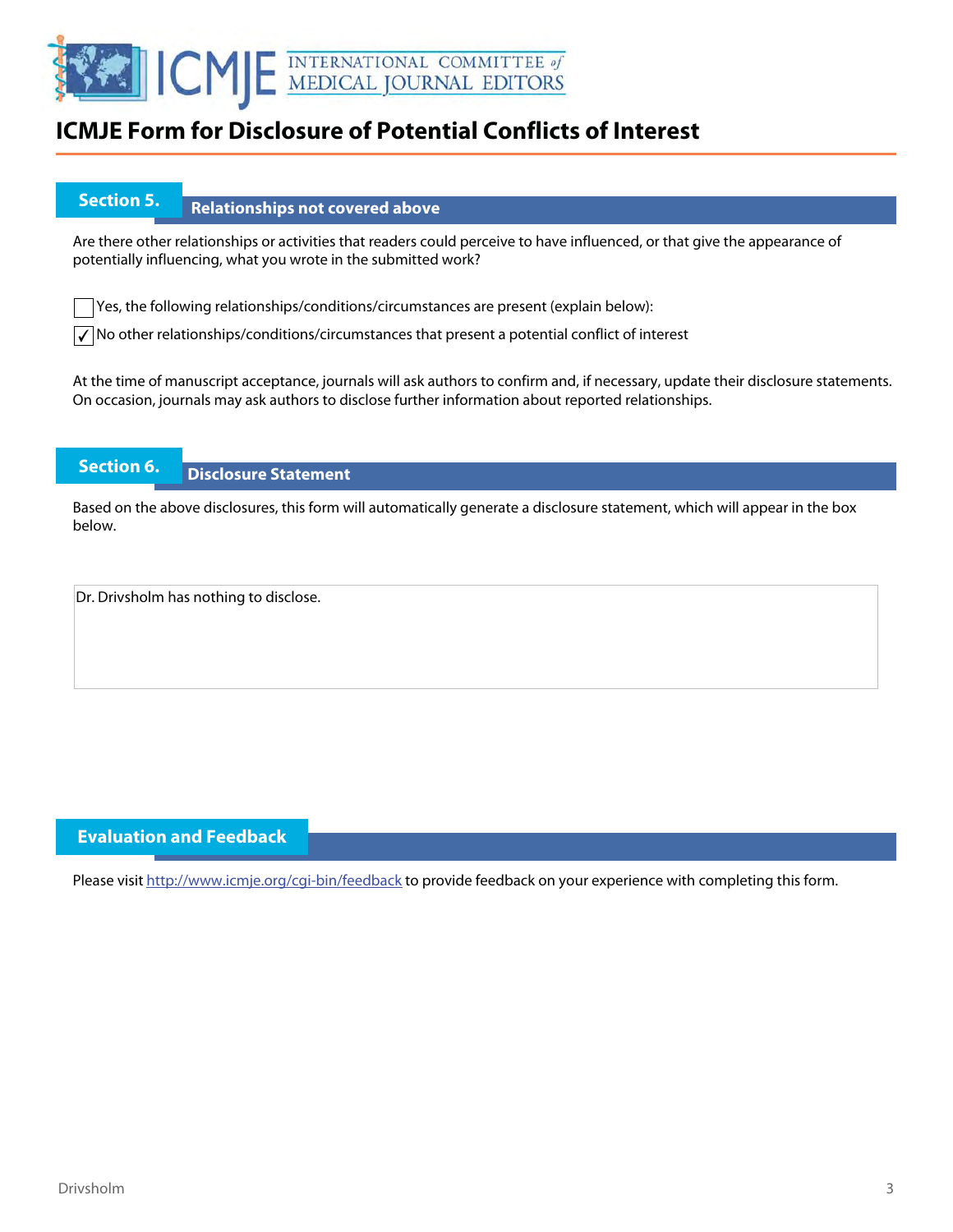

#### **Instructions**

**The purpose of this form is to provide readers of your manuscript with information about your other interests that could influence how they receive and understand your work. The form is designed to be completed electronically and stored electronically. It contains programming that allows appropriate data display. Each author should submit a separate form and is responsible for the accuracy and completeness of the submitted information. The form is in six parts.** 

#### **Identifying information. 1.**

#### **The work under consideration for publication. 2.**

This section asks for information about the work that you have submitted for publication. The time frame for this reporting is that of the work itself, from the initial conception and planning to the present. The requested information is about resources that you received, either directly or indirectly (via your institution), to enable you to complete the work. Checking "No" means that you did the work without receiving any financial support from any third party -- that is, the work was supported by funds from the same institution that pays your salary and that institution did not receive third-party funds with which to pay you. If you or your institution received funds from a third party to support the work, such as a government granting agency, charitable foundation or commercial sponsor, check "Yes".

#### **Relevant financial activities outside the submitted work. 3.**

This section asks about your financial relationships with entities in the bio-medical arena that could be perceived to influence, or that give the appearance of potentially influencing, what you wrote in the submitted work. You should disclose interactions with ANY entity that could be considered broadly relevant to the work. For example, if your article is about testing an epidermal growth factor receptor (EGFR) antagonist in lung cancer, you should report all associations with entities pursuing diagnostic or therapeutic strategies in cancer in general, not just in the area of EGFR or lung cancer.

Report all sources of revenue paid (or promised to be paid) directly to you or your institution on your behalf over the 36 months prior to submission of the work. This should include all monies from sources with relevance to the submitted work, not just monies from the entity that sponsored the research. Please note that your interactions with the work's sponsor that are outside the submitted work should also be listed here. If there is any question, it is usually better to disclose a relationship than not to do so.

 For grants you have received for work outside the submitted work, you should disclose support ONLY from entities that could be perceived to be affected financially by the published work, such as drug companies, or foundations supported by entities that could be perceived to have a financial stake in the outcome. Public funding sources, such as government agencies, charitable foundations or academic institutions, need not be disclosed. For example, if a government agency sponsored a study in which you have been involved and drugs were provided by a pharmaceutical company, you need only list the pharmaceutical company.

#### **Intellectual Property. 4.**

This section asks about patents and copyrights, whether pending, issued, licensed and/or receiving royalties.

#### **Relationships not covered above. 5.**

Use this section to report other relationships or activities that readers could perceive to have influenced, or that give the appearance of potentially influencing, what you wrote in the submitted work.

### **Definitions.**

**Entity:** government agency, foundation, commercial sponsor, academic institution, etc.

**Grant:** A grant from an entity, generally [but not always] paid to your organization

**Personal Fees:** Monies paid to you for services rendered, generally honoraria, royalties, or fees for consulting , lectures, speakers bureaus, expert testimony, employment, or other affiliations

**Non-Financial Support:** Examples include drugs/equipment supplied by the entity, travel paid by the entity, writing assistance, administrative support, etc**.**

**Other:** Anything not covered under the previous three boxes **Pending:** The patent has been filed but not issued **Issued:** The patent has been issued by the agency **Licensed:** The patent has been licensed to an entity, whether earning royalties or not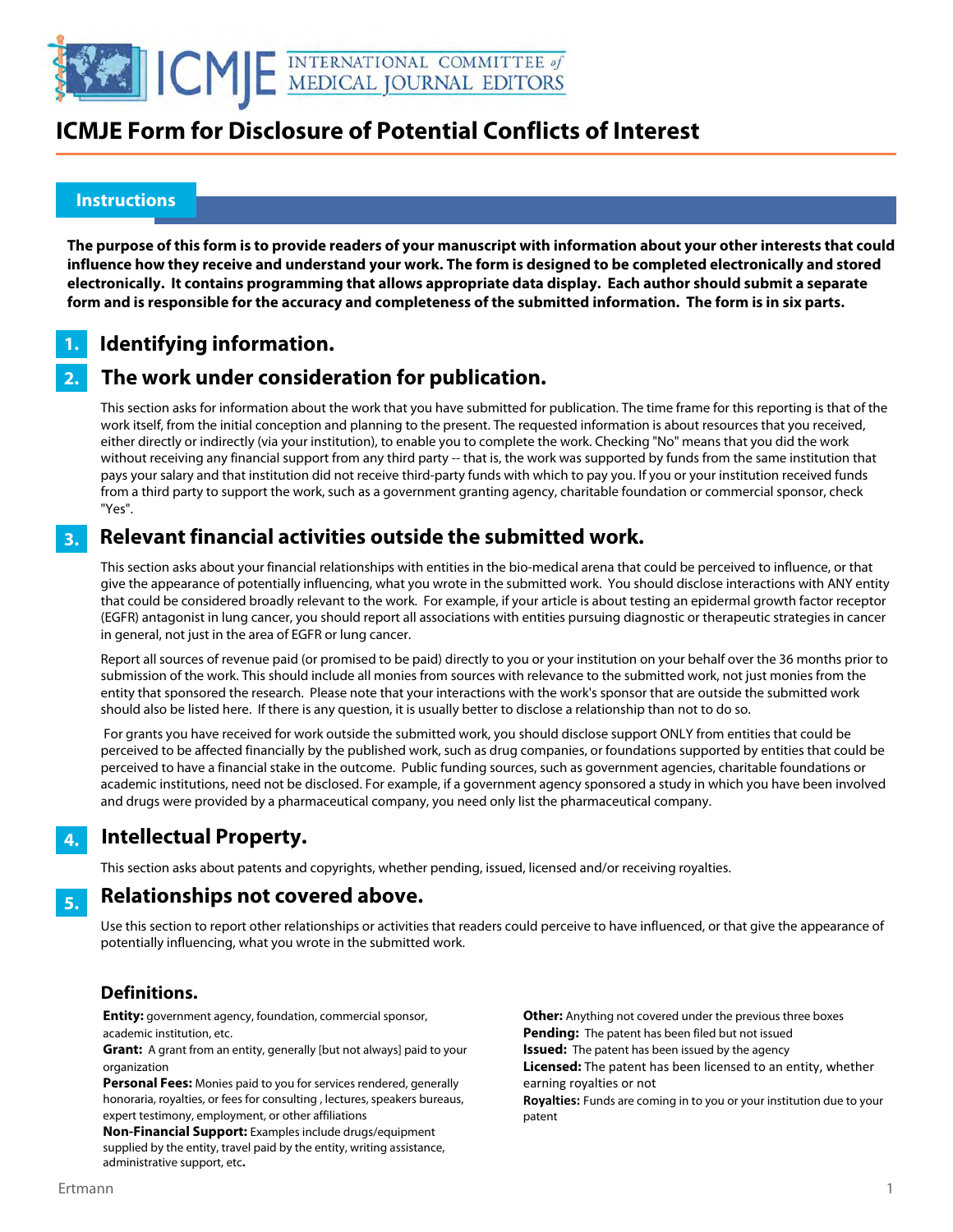

| <b>Section 1.</b><br><b>Identifying Information</b>                                                                                                                                                                                                                                                                                                                                          |                                                                                                             |                                                                                                                                                                                                                                                                                                                                                                                             |  |  |  |
|----------------------------------------------------------------------------------------------------------------------------------------------------------------------------------------------------------------------------------------------------------------------------------------------------------------------------------------------------------------------------------------------|-------------------------------------------------------------------------------------------------------------|---------------------------------------------------------------------------------------------------------------------------------------------------------------------------------------------------------------------------------------------------------------------------------------------------------------------------------------------------------------------------------------------|--|--|--|
| 1. Given Name (First Name)<br><b>Ruth Kirk</b>                                                                                                                                                                                                                                                                                                                                               | 2. Surname (Last Name)<br>Ertmann                                                                           | 3. Date<br>12-June-2017                                                                                                                                                                                                                                                                                                                                                                     |  |  |  |
| 4. Are you the corresponding author?                                                                                                                                                                                                                                                                                                                                                         | $\sqrt{ \gamma}$ es<br>No                                                                                   |                                                                                                                                                                                                                                                                                                                                                                                             |  |  |  |
| 5. Manuscript Title<br>Motor function tests for 0-2 year old children<br>6. Manuscript Identifying Number (if you know it)                                                                                                                                                                                                                                                                   | A systematic review of validated tests for identifying motor development delay in the background population |                                                                                                                                                                                                                                                                                                                                                                                             |  |  |  |
| <b>Section 2.</b>                                                                                                                                                                                                                                                                                                                                                                            | The Work Under Consideration for Publication                                                                |                                                                                                                                                                                                                                                                                                                                                                                             |  |  |  |
| Did you or your institution at any time receive payment or services from a third party (government, commercial, private foundation, etc.) for<br>any aspect of the submitted work (including but not limited to grants, data monitoring board, study design, manuscript preparation,<br>statistical analysis, etc.)?<br>Are there any relevant conflicts of interest?<br>$\sqrt{ NQ}$<br>Yes |                                                                                                             |                                                                                                                                                                                                                                                                                                                                                                                             |  |  |  |
| <b>Section 3.</b>                                                                                                                                                                                                                                                                                                                                                                            | Relevant financial activities outside the submitted work.                                                   |                                                                                                                                                                                                                                                                                                                                                                                             |  |  |  |
| Are there any relevant conflicts of interest?                                                                                                                                                                                                                                                                                                                                                | No<br>Yes<br>$\overline{\mathcal{L}}$                                                                       | Place a check in the appropriate boxes in the table to indicate whether you have financial relationships (regardless of amount<br>of compensation) with entities as described in the instructions. Use one line for each entity; add as many lines as you need by<br>clicking the "Add +" box. You should report relationships that were present during the 36 months prior to publication. |  |  |  |

**Intellectual Property -- Patents & Copyrights** 

Do you have any patents, whether planned, pending or issued, broadly relevant to the work?  $\Box$  Yes  $\Box$  No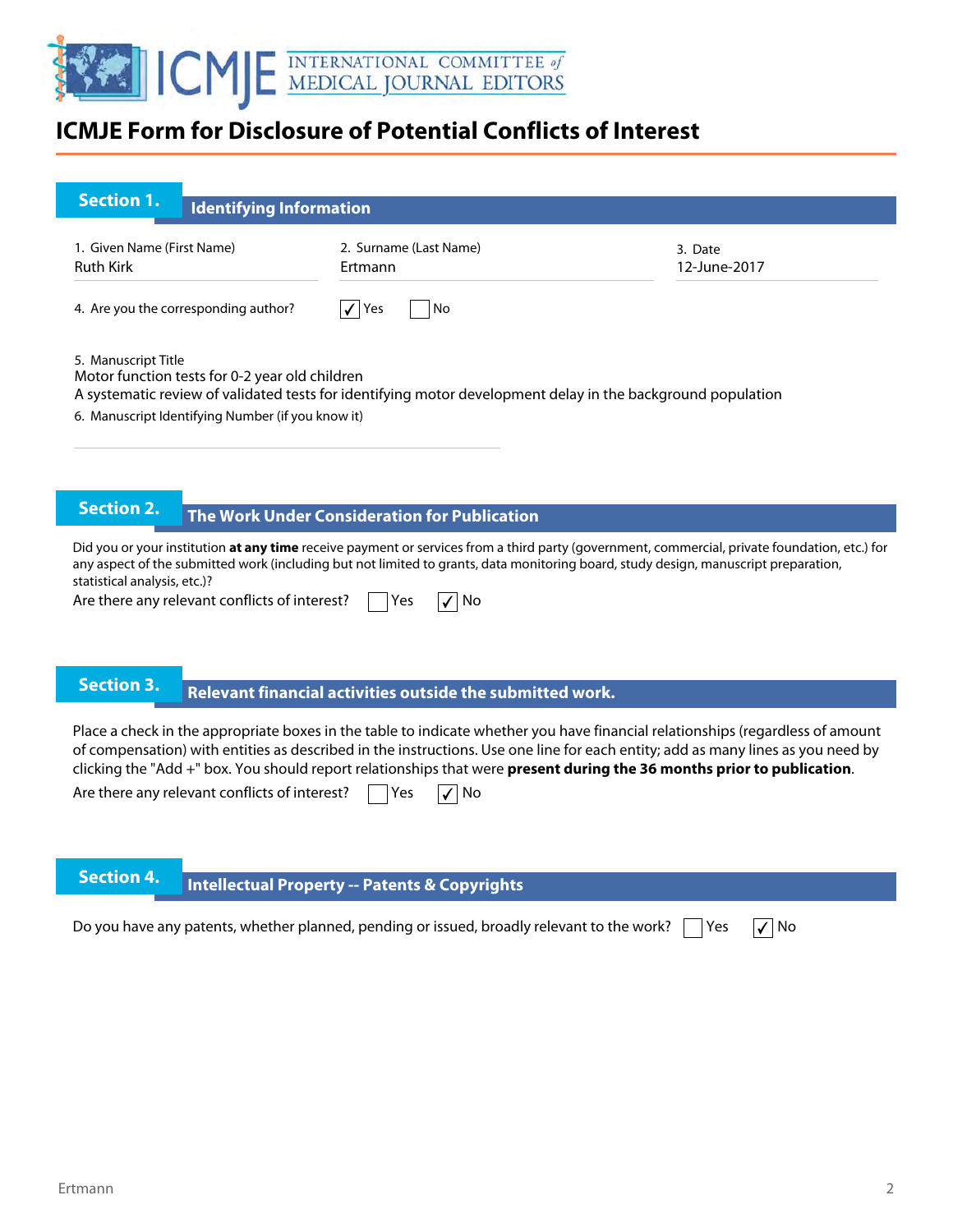

### **Section 5.** Relationships not covered above

Are there other relationships or activities that readers could perceive to have influenced, or that give the appearance of potentially influencing, what you wrote in the submitted work?

Yes, the following relationships/conditions/circumstances are present (explain below):

 $\sqrt{\ }$  No other relationships/conditions/circumstances that present a potential conflict of interest

At the time of manuscript acceptance, journals will ask authors to confirm and, if necessary, update their disclosure statements. On occasion, journals may ask authors to disclose further information about reported relationships.

### **Section 6. Disclosure Statement**

Based on the above disclosures, this form will automatically generate a disclosure statement, which will appear in the box below.

Dr. Ertmann has nothing to disclose.

### **Evaluation and Feedback**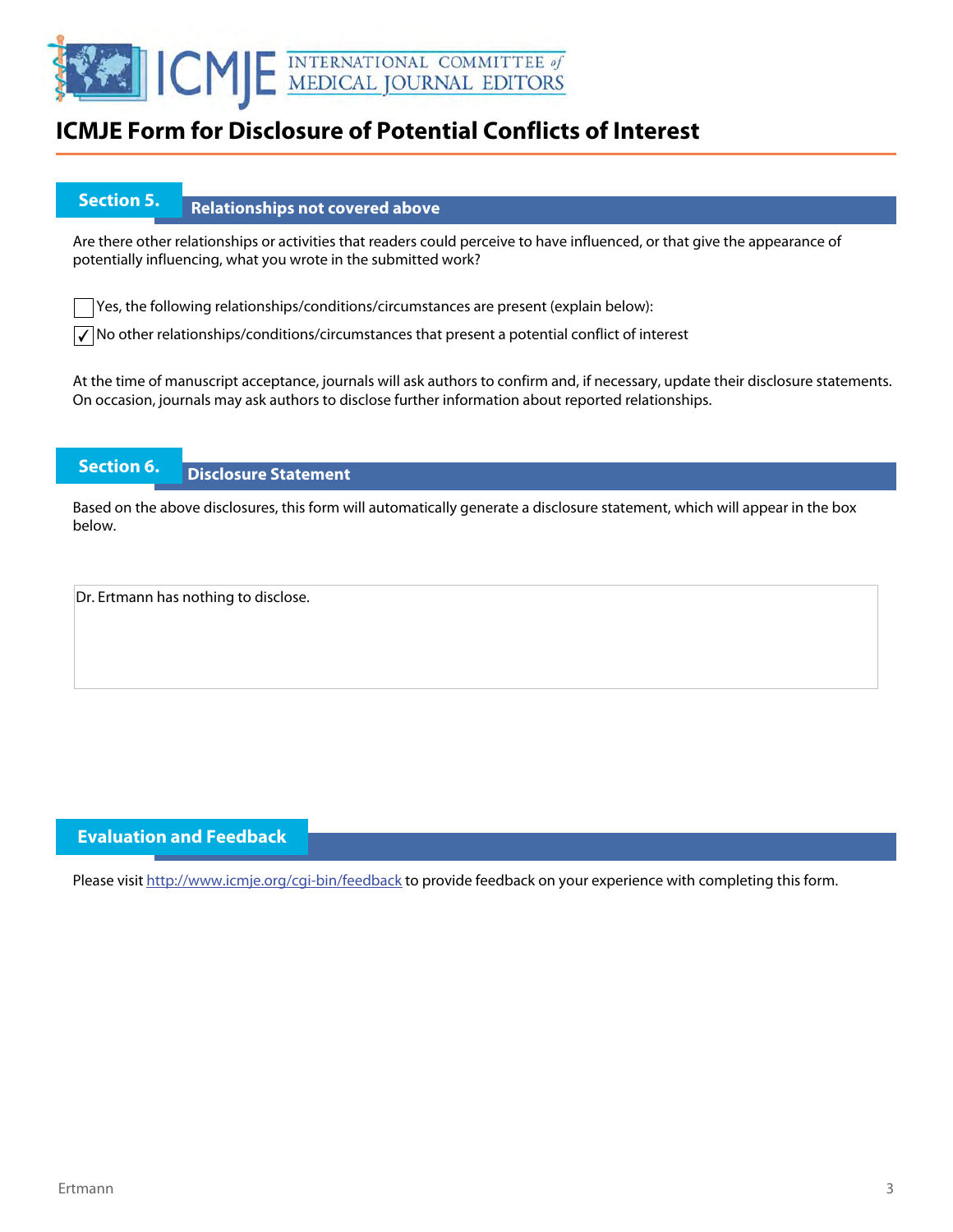

#### **Instructions**

**The purpose of this form is to provide readers of your manuscript with information about your other interests that could influence how they receive and understand your work. The form is designed to be completed electronically and stored electronically. It contains programming that allows appropriate data display. Each author should submit a separate form and is responsible for the accuracy and completeness of the submitted information. The form is in six parts.** 

#### **Identifying information. 1.**

#### **The work under consideration for publication. 2.**

This section asks for information about the work that you have submitted for publication. The time frame for this reporting is that of the work itself, from the initial conception and planning to the present. The requested information is about resources that you received, either directly or indirectly (via your institution), to enable you to complete the work. Checking "No" means that you did the work without receiving any financial support from any third party -- that is, the work was supported by funds from the same institution that pays your salary and that institution did not receive third-party funds with which to pay you. If you or your institution received funds from a third party to support the work, such as a government granting agency, charitable foundation or commercial sponsor, check "Yes".

#### **Relevant financial activities outside the submitted work. 3.**

This section asks about your financial relationships with entities in the bio-medical arena that could be perceived to influence, or that give the appearance of potentially influencing, what you wrote in the submitted work. You should disclose interactions with ANY entity that could be considered broadly relevant to the work. For example, if your article is about testing an epidermal growth factor receptor (EGFR) antagonist in lung cancer, you should report all associations with entities pursuing diagnostic or therapeutic strategies in cancer in general, not just in the area of EGFR or lung cancer.

Report all sources of revenue paid (or promised to be paid) directly to you or your institution on your behalf over the 36 months prior to submission of the work. This should include all monies from sources with relevance to the submitted work, not just monies from the entity that sponsored the research. Please note that your interactions with the work's sponsor that are outside the submitted work should also be listed here. If there is any question, it is usually better to disclose a relationship than not to do so.

 For grants you have received for work outside the submitted work, you should disclose support ONLY from entities that could be perceived to be affected financially by the published work, such as drug companies, or foundations supported by entities that could be perceived to have a financial stake in the outcome. Public funding sources, such as government agencies, charitable foundations or academic institutions, need not be disclosed. For example, if a government agency sponsored a study in which you have been involved and drugs were provided by a pharmaceutical company, you need only list the pharmaceutical company.

#### **Intellectual Property. 4.**

This section asks about patents and copyrights, whether pending, issued, licensed and/or receiving royalties.

#### **Relationships not covered above. 5.**

Use this section to report other relationships or activities that readers could perceive to have influenced, or that give the appearance of potentially influencing, what you wrote in the submitted work.

### **Definitions.**

**Entity:** government agency, foundation, commercial sponsor, academic institution, etc.

**Grant:** A grant from an entity, generally [but not always] paid to your organization

**Personal Fees:** Monies paid to you for services rendered, generally honoraria, royalties, or fees for consulting , lectures, speakers bureaus, expert testimony, employment, or other affiliations

**Non-Financial Support:** Examples include drugs/equipment supplied by the entity, travel paid by the entity, writing assistance, administrative support, etc**.**

**Other:** Anything not covered under the previous three boxes **Pending:** The patent has been filed but not issued **Issued:** The patent has been issued by the agency **Licensed:** The patent has been licensed to an entity, whether earning royalties or not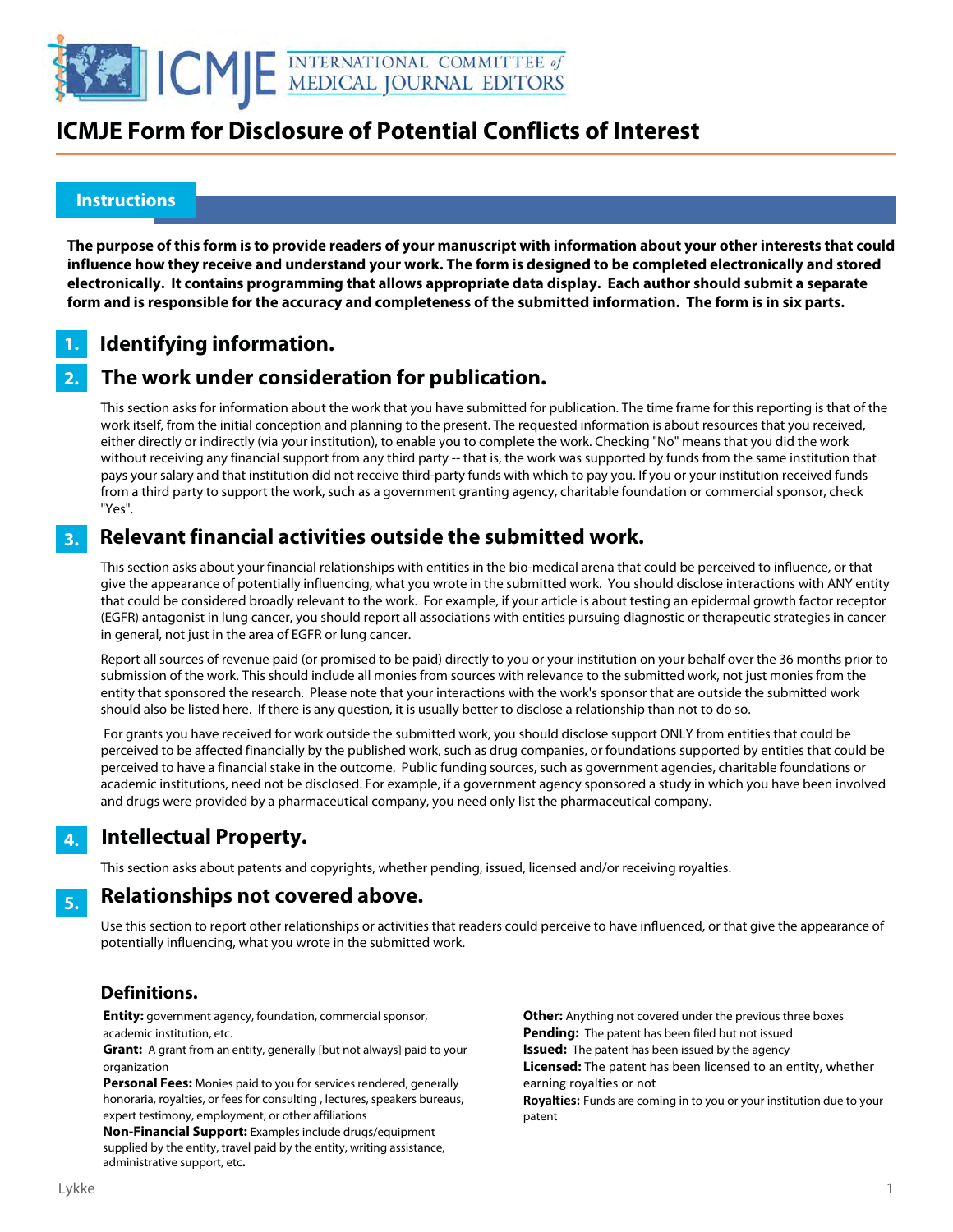

| <b>Section 1.</b>                     | <b>Identifying Information</b>                    |       |                        |                                                     |                         |
|---------------------------------------|---------------------------------------------------|-------|------------------------|-----------------------------------------------------|-------------------------|
| 1. Given Name (First Name)<br>Kirsten |                                                   | Lykke | 2. Surname (Last Name) |                                                     | 3. Date<br>23-June-2017 |
| 4. Are you the corresponding author?  |                                                   | Yes   | $\sqrt{ NQ}$           | Corresponding Author's Name<br>Camilla Buch Kjølbye |                         |
| 5. Manuscript Title                   | Motor function tests for 0-2 year old children    |       |                        |                                                     |                         |
|                                       | 6. Manuscript Identifying Number (if you know it) |       |                        |                                                     |                         |

## **The Work Under Consideration for Publication**

Did you or your institution **at any time** receive payment or services from a third party (government, commercial, private foundation, etc.) for any aspect of the submitted work (including but not limited to grants, data monitoring board, study design, manuscript preparation, statistical analysis, etc.)?

| Are there any relevant conflicts of interest? | l Yes |  | l√∣No |
|-----------------------------------------------|-------|--|-------|
|-----------------------------------------------|-------|--|-------|

## **Relevant financial activities outside the submitted work. Section 3. Relevant financial activities outset**

Place a check in the appropriate boxes in the table to indicate whether you have financial relationships (regardless of amount of compensation) with entities as described in the instructions. Use one line for each entity; add as many lines as you need by clicking the "Add +" box. You should report relationships that were **present during the 36 months prior to publication**.

| Are there any relevant conflicts of interest? | <b>Yes</b> | $\sqrt{}$ No |
|-----------------------------------------------|------------|--------------|
|                                               |            |              |

## **Intellectual Property -- Patents & Copyrights**

| Do you have any patents, whether planned, pending or issued, broadly relevant to the work? $\Box$ Yes $\Box$ No |  |
|-----------------------------------------------------------------------------------------------------------------|--|
|                                                                                                                 |  |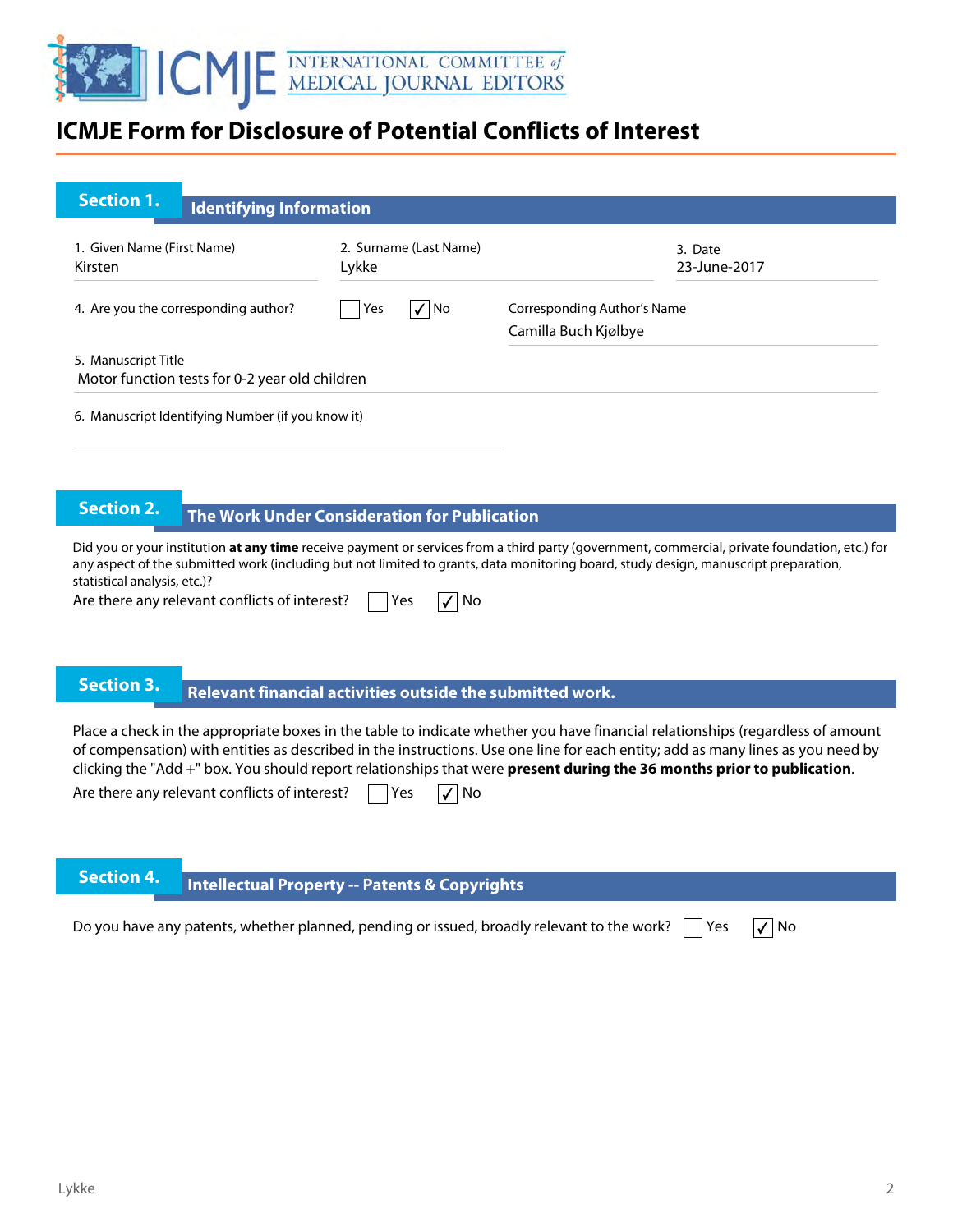

### **Section 5.** Relationships not covered above

Are there other relationships or activities that readers could perceive to have influenced, or that give the appearance of potentially influencing, what you wrote in the submitted work?

Yes, the following relationships/conditions/circumstances are present (explain below):

 $\sqrt{\ }$  No other relationships/conditions/circumstances that present a potential conflict of interest

At the time of manuscript acceptance, journals will ask authors to confirm and, if necessary, update their disclosure statements. On occasion, journals may ask authors to disclose further information about reported relationships.

### **Section 6. Disclosure Statement**

Based on the above disclosures, this form will automatically generate a disclosure statement, which will appear in the box below.

Dr. Lykke has nothing to disclose.

### **Evaluation and Feedback**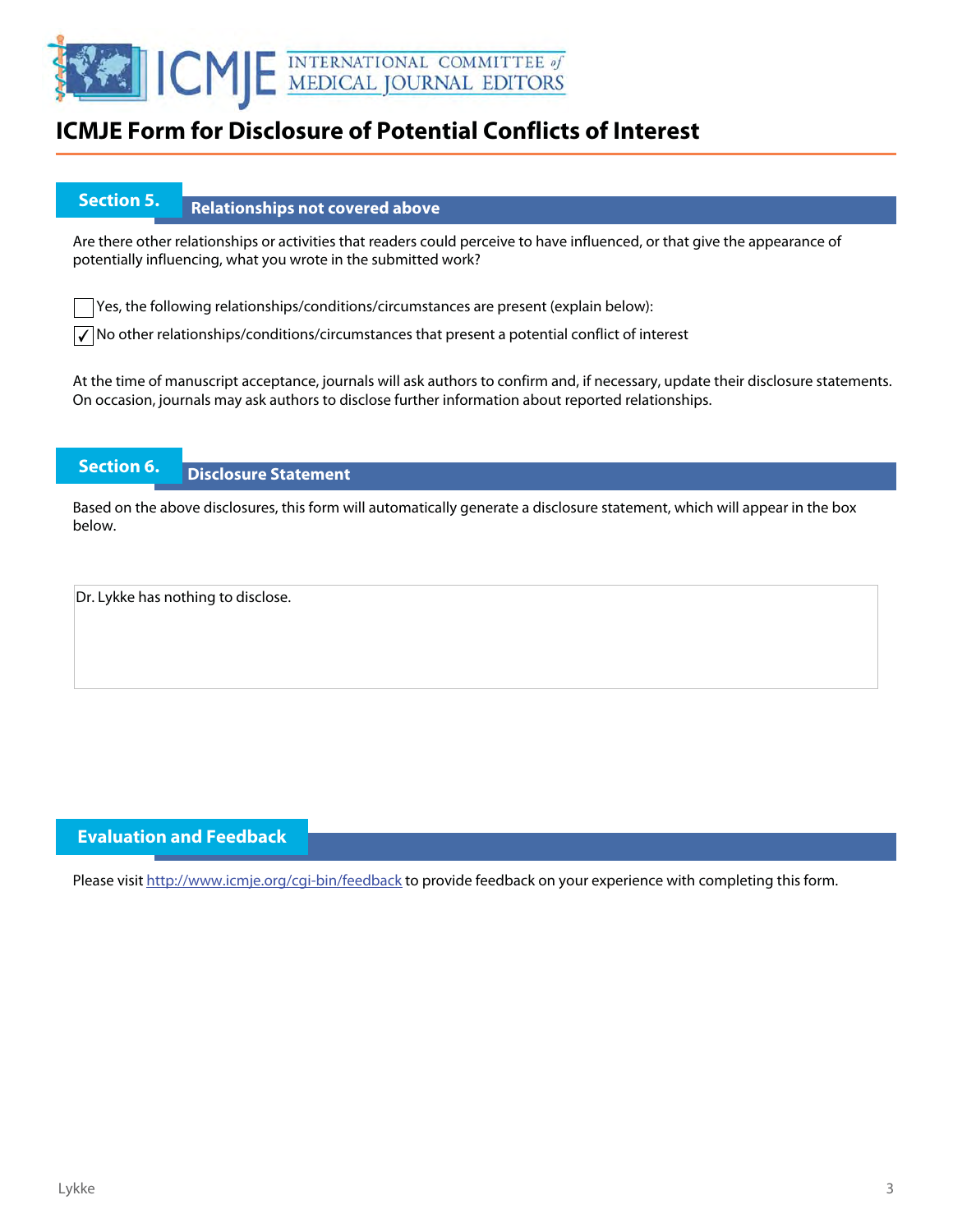

#### **Instructions**

**The purpose of this form is to provide readers of your manuscript with information about your other interests that could influence how they receive and understand your work. The form is designed to be completed electronically and stored electronically. It contains programming that allows appropriate data display. Each author should submit a separate form and is responsible for the accuracy and completeness of the submitted information. The form is in six parts.** 

#### **Identifying information. 1.**

#### **The work under consideration for publication. 2.**

This section asks for information about the work that you have submitted for publication. The time frame for this reporting is that of the work itself, from the initial conception and planning to the present. The requested information is about resources that you received, either directly or indirectly (via your institution), to enable you to complete the work. Checking "No" means that you did the work without receiving any financial support from any third party -- that is, the work was supported by funds from the same institution that pays your salary and that institution did not receive third-party funds with which to pay you. If you or your institution received funds from a third party to support the work, such as a government granting agency, charitable foundation or commercial sponsor, check "Yes".

#### **Relevant financial activities outside the submitted work. 3.**

This section asks about your financial relationships with entities in the bio-medical arena that could be perceived to influence, or that give the appearance of potentially influencing, what you wrote in the submitted work. You should disclose interactions with ANY entity that could be considered broadly relevant to the work. For example, if your article is about testing an epidermal growth factor receptor (EGFR) antagonist in lung cancer, you should report all associations with entities pursuing diagnostic or therapeutic strategies in cancer in general, not just in the area of EGFR or lung cancer.

Report all sources of revenue paid (or promised to be paid) directly to you or your institution on your behalf over the 36 months prior to submission of the work. This should include all monies from sources with relevance to the submitted work, not just monies from the entity that sponsored the research. Please note that your interactions with the work's sponsor that are outside the submitted work should also be listed here. If there is any question, it is usually better to disclose a relationship than not to do so.

 For grants you have received for work outside the submitted work, you should disclose support ONLY from entities that could be perceived to be affected financially by the published work, such as drug companies, or foundations supported by entities that could be perceived to have a financial stake in the outcome. Public funding sources, such as government agencies, charitable foundations or academic institutions, need not be disclosed. For example, if a government agency sponsored a study in which you have been involved and drugs were provided by a pharmaceutical company, you need only list the pharmaceutical company.

#### **Intellectual Property. 4.**

This section asks about patents and copyrights, whether pending, issued, licensed and/or receiving royalties.

#### **Relationships not covered above. 5.**

Use this section to report other relationships or activities that readers could perceive to have influenced, or that give the appearance of potentially influencing, what you wrote in the submitted work.

### **Definitions.**

**Entity:** government agency, foundation, commercial sponsor, academic institution, etc.

**Grant:** A grant from an entity, generally [but not always] paid to your organization

**Personal Fees:** Monies paid to you for services rendered, generally honoraria, royalties, or fees for consulting , lectures, speakers bureaus, expert testimony, employment, or other affiliations

**Non-Financial Support:** Examples include drugs/equipment supplied by the entity, travel paid by the entity, writing assistance, administrative support, etc**.**

**Other:** Anything not covered under the previous three boxes **Pending:** The patent has been filed but not issued **Issued:** The patent has been issued by the agency **Licensed:** The patent has been licensed to an entity, whether earning royalties or not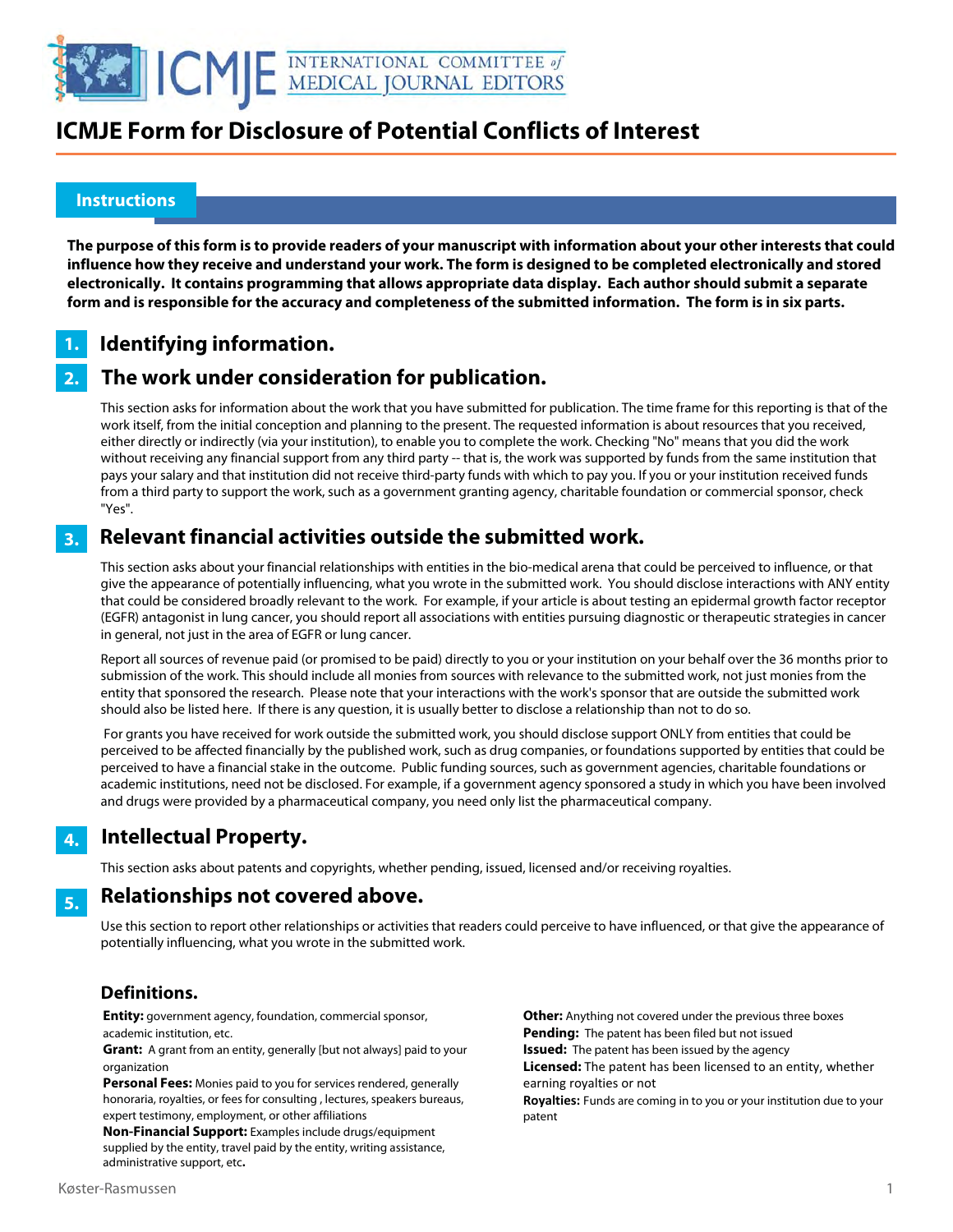

| <b>Section 1.</b><br><b>Identifying Information</b>                                                                                                                                                                                                                                                                                                                                           |                                                           |                                                                                                                                                                                                                                                                                                                                                                                             |  |  |  |  |  |
|-----------------------------------------------------------------------------------------------------------------------------------------------------------------------------------------------------------------------------------------------------------------------------------------------------------------------------------------------------------------------------------------------|-----------------------------------------------------------|---------------------------------------------------------------------------------------------------------------------------------------------------------------------------------------------------------------------------------------------------------------------------------------------------------------------------------------------------------------------------------------------|--|--|--|--|--|
| 1. Given Name (First Name)<br>Rasmus                                                                                                                                                                                                                                                                                                                                                          | 2. Surname (Last Name)<br>Køster-Rasmussen                | 3. Date<br>06-June-2017                                                                                                                                                                                                                                                                                                                                                                     |  |  |  |  |  |
| 4. Are you the corresponding author?                                                                                                                                                                                                                                                                                                                                                          | $\sqrt{ N_{0}}$<br>Yes                                    | Corresponding Author's Name<br>Camilla Buch                                                                                                                                                                                                                                                                                                                                                 |  |  |  |  |  |
| 5. Manuscript Title<br>Motorfunction tests for 0-2 year old children<br>- A systematic review of validated tests for identifying motor development delay in the background population<br>6. Manuscript Identifying Number (if you know it)                                                                                                                                                    |                                                           |                                                                                                                                                                                                                                                                                                                                                                                             |  |  |  |  |  |
| <b>Section 2.</b>                                                                                                                                                                                                                                                                                                                                                                             | The Work Under Consideration for Publication              |                                                                                                                                                                                                                                                                                                                                                                                             |  |  |  |  |  |
| Did you or your institution at any time receive payment or services from a third party (government, commercial, private foundation, etc.) for<br>any aspect of the submitted work (including but not limited to grants, data monitoring board, study design, manuscript preparation,<br>statistical analysis, etc.)?<br>Are there any relevant conflicts of interest?<br>Yes<br>$\sqrt{ }$ No |                                                           |                                                                                                                                                                                                                                                                                                                                                                                             |  |  |  |  |  |
| <b>Section 3.</b>                                                                                                                                                                                                                                                                                                                                                                             | Relevant financial activities outside the submitted work. |                                                                                                                                                                                                                                                                                                                                                                                             |  |  |  |  |  |
| Are there any relevant conflicts of interest?                                                                                                                                                                                                                                                                                                                                                 | $\sqrt{ }$ No<br>Yes                                      | Place a check in the appropriate boxes in the table to indicate whether you have financial relationships (regardless of amount<br>of compensation) with entities as described in the instructions. Use one line for each entity; add as many lines as you need by<br>clicking the "Add +" box. You should report relationships that were present during the 36 months prior to publication. |  |  |  |  |  |

## **Intellectual Property -- Patents & Copyrights**

| Do you have any patents, whether planned, pending or issued, broadly relevant to the work? $\Box$ Yes $\Box$ No |  |
|-----------------------------------------------------------------------------------------------------------------|--|
|                                                                                                                 |  |